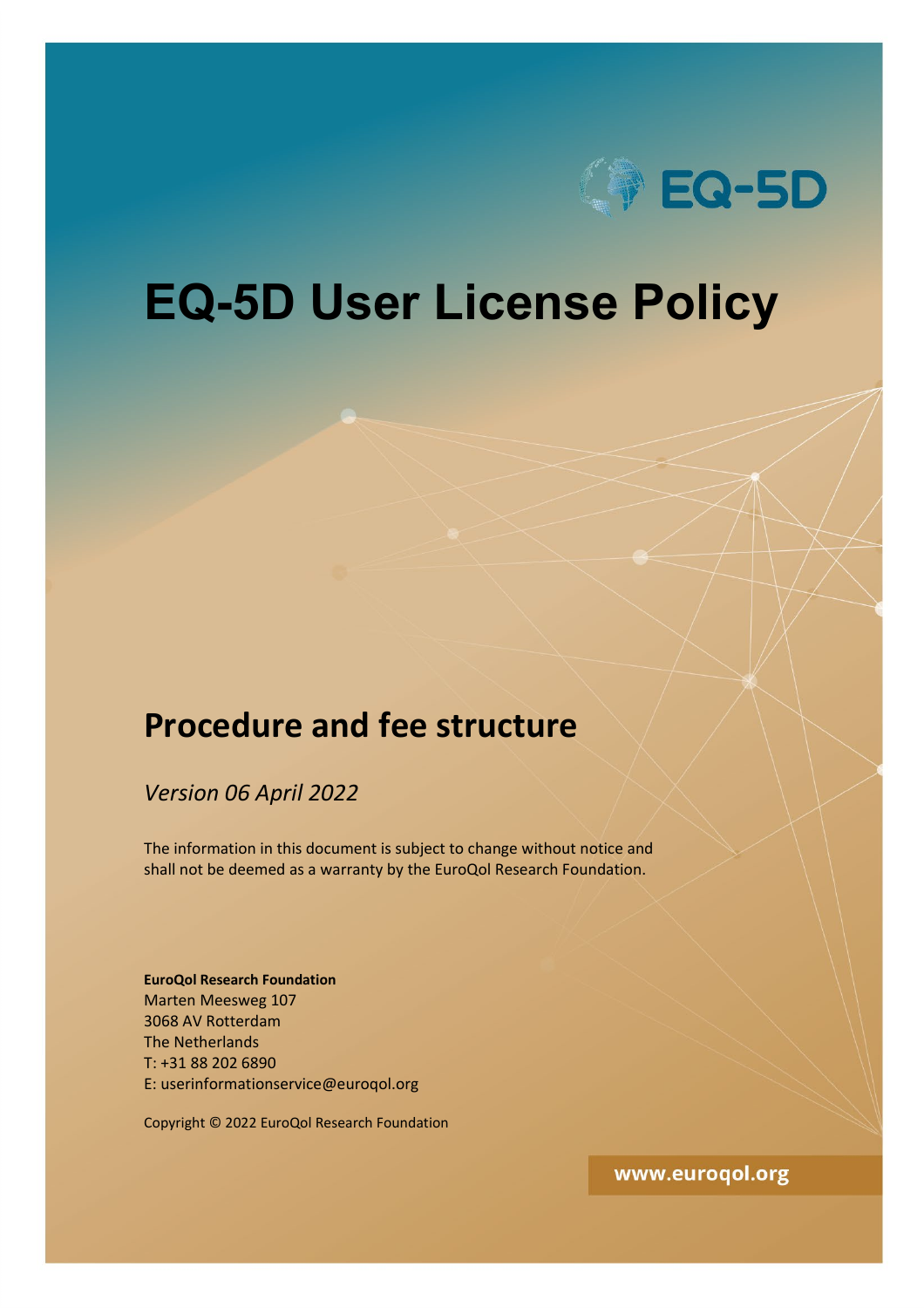# **Table of Contents**

| $\mathbf{1}$     |  |
|------------------|--|
| 1.1.             |  |
| 1.2.             |  |
| 1.3.             |  |
| 1.4.             |  |
| 1.5.             |  |
| 1.6.             |  |
| 1.7.             |  |
| 1.7.1.           |  |
| 1.8.             |  |
| 2.               |  |
| 2.1.             |  |
| 2.2.             |  |
| 2.3.             |  |
| 2.4.             |  |
| 2.5.             |  |
| 3.               |  |
| $\overline{4}$ . |  |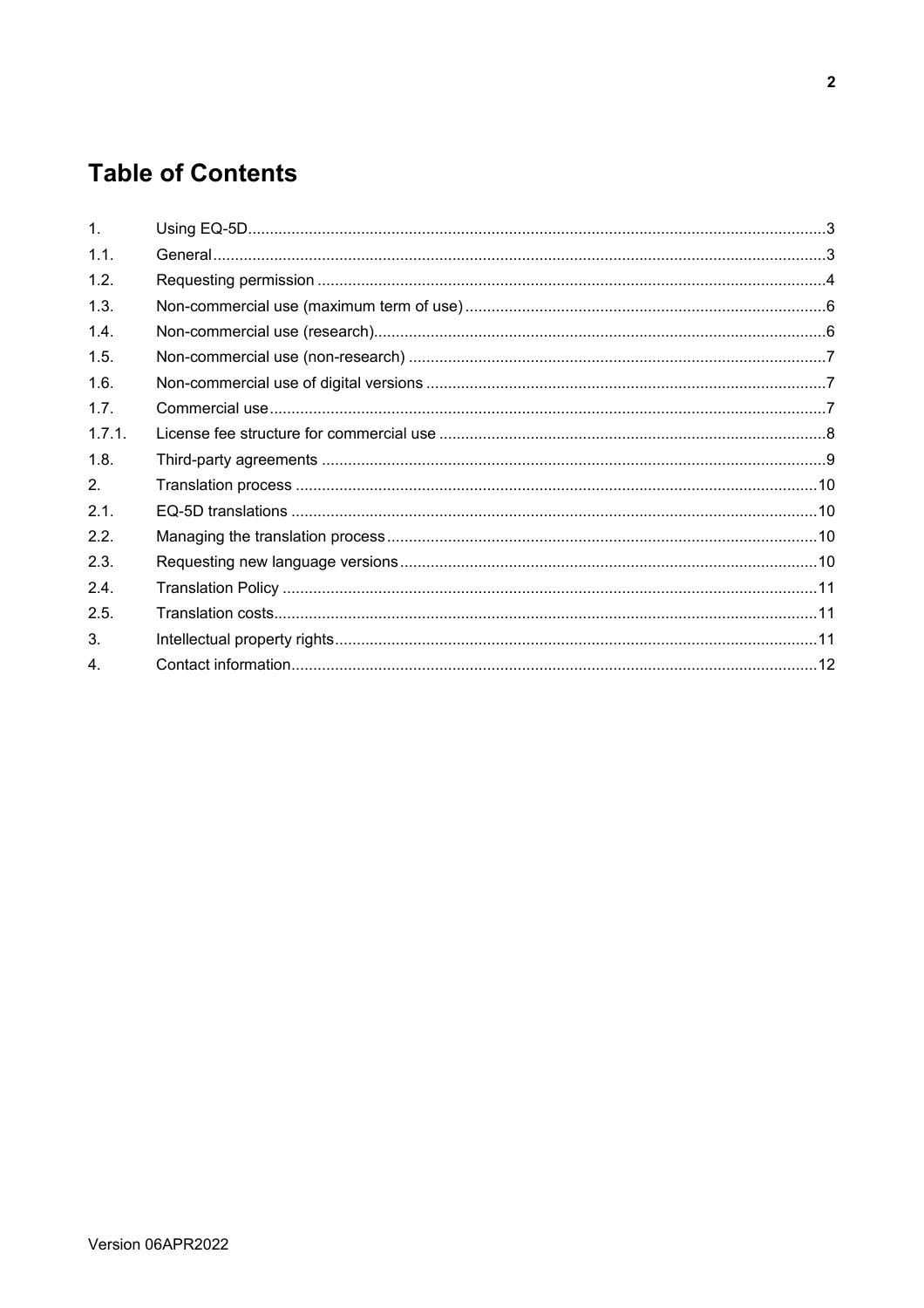# <span id="page-2-0"></span>**1. Using EQ-5D**

#### <span id="page-2-1"></span>*1.1. General*

The EuroQol Research Foundation manages the intellectual property rights of all instruments owned by the EuroQol Group Association (hereinafter: 'EuroQol Group'). The EuroQol Research Foundation distributes and commercialises the EuroQol Group instruments, including, but not limited to, the family of EQ-5D instruments. If you would like to use the EQ-5D, written permission from the EuroQol Research Foundation must be obtained.

The EuroQol Research Foundation is a registered charitable institution in the Netherlands and serves as the single point of distribution of the family of EQ-5D instruments. The EuroQol Office Team processes all incoming requests for using EQ-5D. The vast majority of requests to use the EQ-5D result in free-of-charge use. In instances where license fees are charged, this source of income allows the EuroQol Research Foundation to fund activities in line with the EuroQol's Vision and Mission as described on its [website.](https://euroqol.org/euroqol/vision-and-mission/) Main activities include, but are not limited to, funding research projects, organising scientific meetings and providing support to users of the family of EQ-5D instruments.

EQ-5D is available as a 3-level (3L) and 5-level (5L) version for adults and as a 3-level version for the youth (Y). Please see the recommended age range for each version below:

| 0-3 years              | No EQ-5D-Y version is available for this age range                                                                                                                                                                                                                                                                                                                                                                        |
|------------------------|---------------------------------------------------------------------------------------------------------------------------------------------------------------------------------------------------------------------------------------------------------------------------------------------------------------------------------------------------------------------------------------------------------------------------|
| 4-7 years              | For children aged 4-7, the EQ-5D-Y Proxy version should be<br>used<br>No self-reported EQ-5D-Y is available for this age range at present                                                                                                                                                                                                                                                                                 |
| 8-11 years             | EQ-5D-Y should be used<br>The EQ-5D-Y is more understandable for children in this<br>age range than an adult version of the EQ-5D                                                                                                                                                                                                                                                                                         |
| 12-15 years            | Both the EQ-5D-Y and adult EQ-5D versions can be used<br>Generally, EQ-5D-Y is recommended. However, depending on<br>study design, it might also be appropriate to use one of the<br>EQ-5D adult versions. For example, if a study includes both<br>adult respondents and respondents between the ages of 12<br>and 15, the study team might prefer to use just one version of<br>EQ-5D across the whole study population |
| 16 years and<br>adults | Use an adult version (EQ-5D-3L or EQ-5D-5L)<br>A possible exception would be a study that only includes children<br>up to age 18. In this case, it may be preferable to use EQ-5D-Y<br>in all study participants, to avoid using two different versions of<br>EQ-5D                                                                                                                                                       |

EQ-5D is primarily designed for self-completion. Self-completion means that respondents will complete the questionnaire themselves, without assistance. If respondents cannot manage this, EQ-5D versions are available for completion by interviewers or caregivers, see below: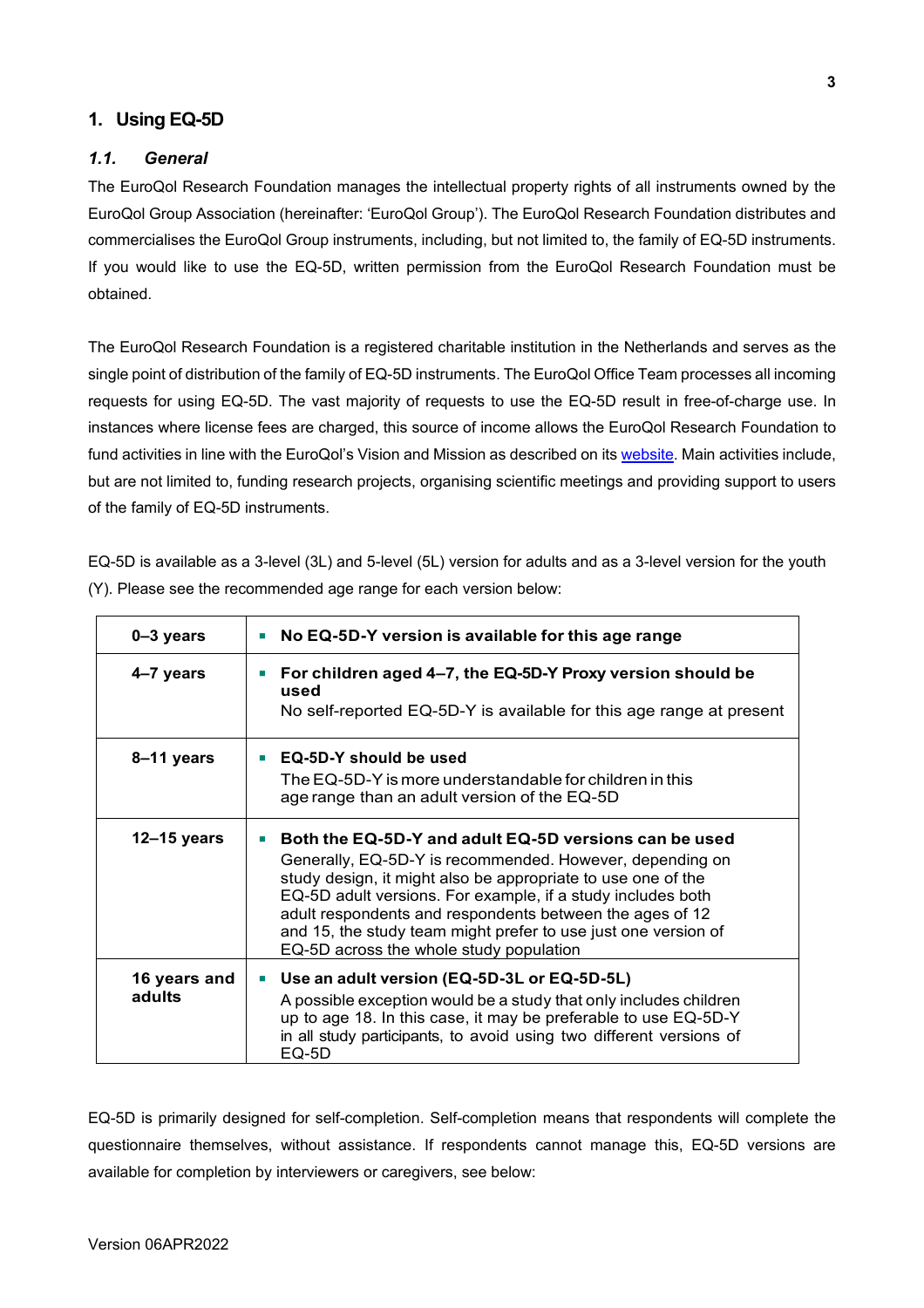| <b>Situation</b>                                                                                                                                                                                                                                | Who completes | Whose health status                      | <b>EQ-5D version</b>                                                                                                                         |
|-------------------------------------------------------------------------------------------------------------------------------------------------------------------------------------------------------------------------------------------------|---------------|------------------------------------------|----------------------------------------------------------------------------------------------------------------------------------------------|
|                                                                                                                                                                                                                                                 | <b>EQ-5D</b>  | is reported                              |                                                                                                                                              |
| Respondents are physically<br>and mentally able to complete<br>the questionnaire themselves                                                                                                                                                     | Respondent    | Respondent                               | • Self-complete                                                                                                                              |
| The respondents are<br>physically unable to complete<br>the questionnaire themselves,<br>but can communicate the<br>answers to an interviewer                                                                                                   | Interviewer   | Respondent                               | • Interviewer<br>administered (IA)<br>• Telephone (will be<br>superseded by IA)<br>• Face-to-face interview<br>(will be superseded by<br>IA) |
| The respondents are mentally<br>unable to complete the<br>questionnaire themselves.<br>Instead, a caregiver who<br>knows the person well will<br>assess the health of the<br>respondent, who is unable to<br>communicate the answers            | Caregiver     | Respondent, as<br>reported by Caregiver. | • Proxy $1^a$<br>• Proxy $2^b$                                                                                                               |
| The respondents are mentally<br>unable to complete the<br>questionnaire themselves. An<br>interviewer asks the caregiver<br>who knows the person well to<br>assess the health of the<br>respondent, who is unable to<br>communicate the answers | Interviewer   | Respondent, as<br>reported by Caregiver  | • IA Proxy 1                                                                                                                                 |

a. Proxy version 1: The proxy (parent, other caregiver or informant) is asked to respond to the questionnaire by providing their own impression of the child or adolescent's health status on the day of administration.

b. Proxy version 2: The proxy is asked to rate how they think the child or adolescent would rate his/her own health on the day if s/he was able to complete the questionnaire.

Further information on the EQ-5D versions and available modes of administration can be found in the User Guides, which can be found [here](https://euroqol.org/publications/user-guides/) on the EuroQol website.

EQ-5D data can be entered on paper and on electronic devices such as PDA/smartphones, tablets or laptop/desktop computers. With this version of the User License Policy a new digital version of EQ-5D is introduced, which can be used on any kind of digital device. Note that previously digital EQ-5D versions could only be used on the specified device (PDA/smartphone, tablet or laptop/desktop computers). These devicedependent digital versions are now designated as legacy products, which will not be offered anymore to new customers. Please review the samples and demos on the [EuroQol website](https://euroqol.org/eq-5d-instruments/sample-demo/) to see the differences between these versions.

# <span id="page-3-0"></span>*1.2. Requesting permission*

#### **Registration**

A request to use the EQ-5D is initiated by filling out the [registration form](http://www.euroqol.org/register-to-use-eq-5d.html) on the EuroQol website. After receipt of the registration, the EuroQol Office Legal Team will determine the applicable policy and respond with more information on how the EQ-5D can be obtained.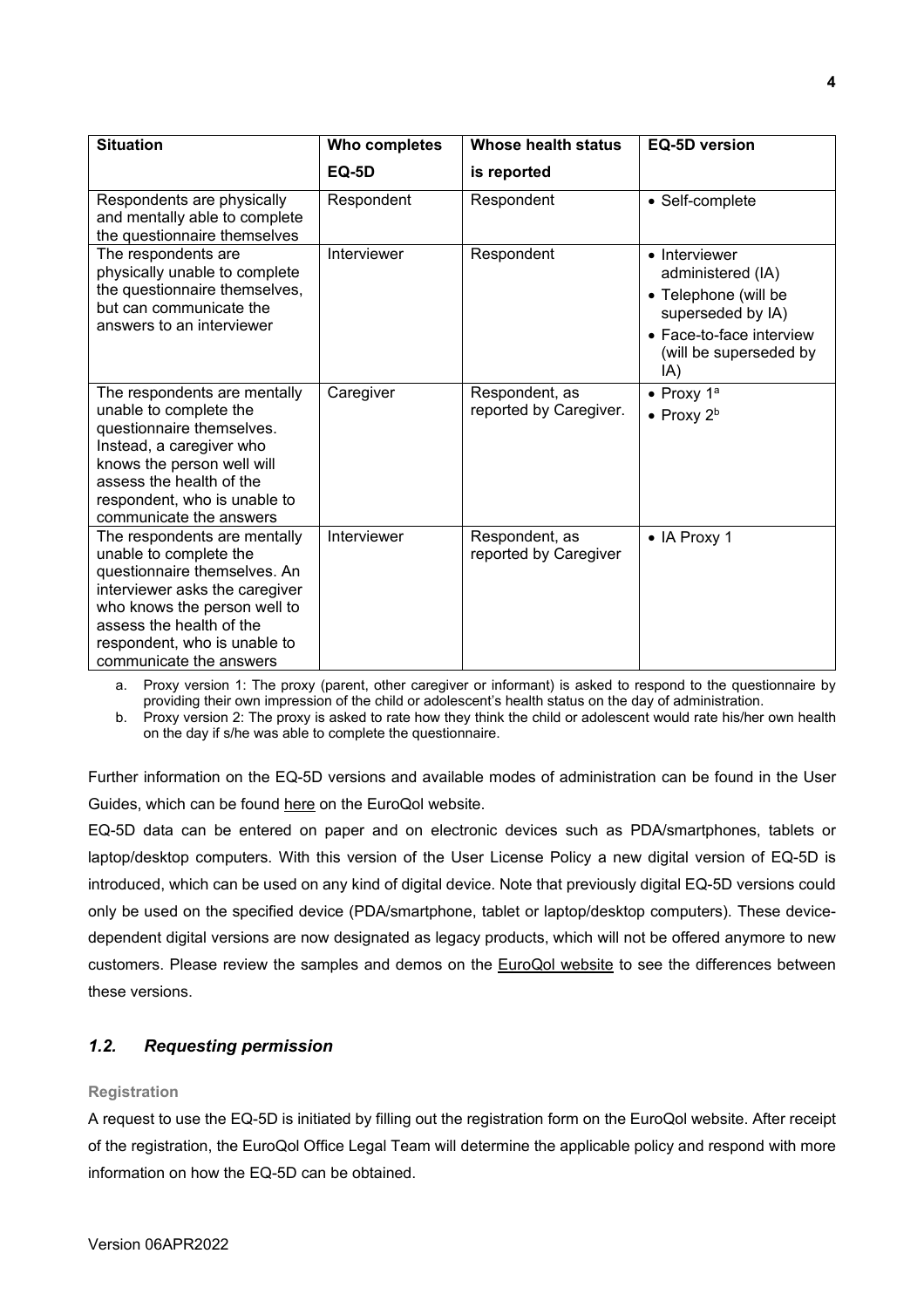#### **License process**

The EuroQol Research Foundation prefers to license EQ-5D to end-users of the instrument. Third parties, such as consultancies, CROs and vendors, are required to disclose the name of the sponsor during or after the registration in order to check available active license agreements.

Depending on the outcome of the EuroQol Office Legal Team's review (the request might be considered as commercial or non-commercial), a license agreement will be drawn up or acceptance of our Terms of Use for non-commercial users will be required. This User License Policy will be the basis for such review. For a flowchart of the User License Policy, see Diagram 1.



**Diagram 1:** Flowchart User License Policy

\*: Except when EQ-5D data is collected with the intention to charge a fee for access;

 $1$ : or registry; <sup>2</sup> Platform for which no digital modules are available;

<sup>3</sup>: When a paper- or a digital modular version is also requested, agreement to the Terms of Use is required as well.

#### **Delivery**

Once the appropriate agreements are in place, delivery of requested EQ-5D versions will take place via the EQ-5D Customer Portal, a custom internet portal that users can access during the agreed period (typically 3 years). Paper EQ-5D versions are made available as Microsoft Word files. Digital EQ-5D versions are made available either as modules for Supported Platforms (REDCap, LimeSurvey, Qualtrics or Castor EDC) or as Microsoft Excel sheets, together with the Digital Representation Design Guidelines and example Representations for each requested country and language.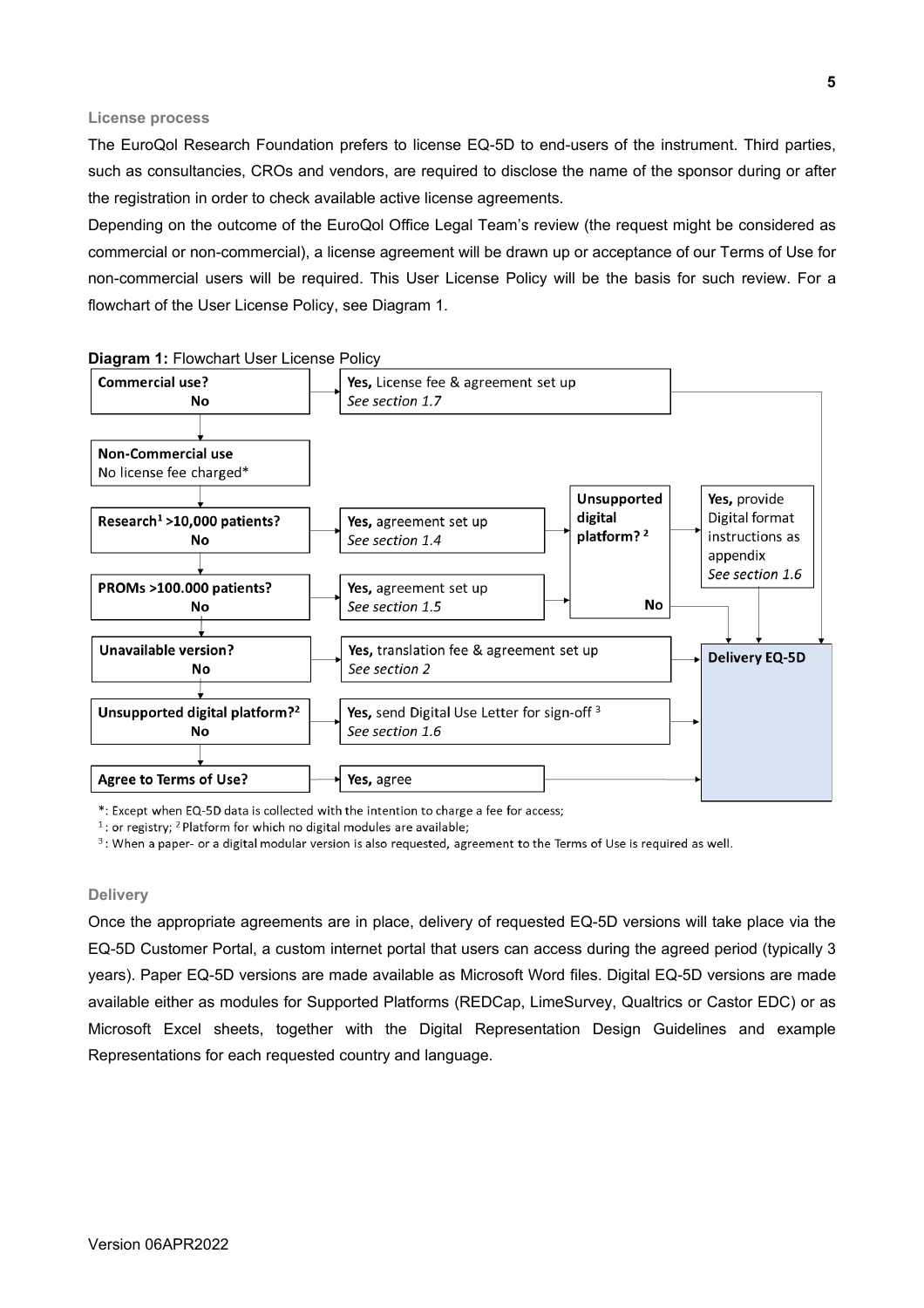**Use**

The Paper EQ-5D versions and the modules for Supported Platforms are ready for use and should be used as-is. The wording of these Modular EQ-5D versions has been checked by the EuroQol Office team and the correct screen layout is integrated in every modular version.

For regular Digital EQ-5D versions the user will be responsible for implementing the EQ-5D on a digital platform of choice. To assist with the correct digital implementation of EQ-5D, the Digital Representation Guidelines and example Representations are provided via the EQ-5D Customer Portal. The Digital Representation Design Guidelines are detailed instructions on how to build the digital implementation on a digital platform. The Representations are example screenshots of digital reproductions for each requested language adhering to the Digital Representation Guidelines, and the language specifics as shown in the delivered Microsoft Excel translation sheets. These Representations will allow customers and vendors to check their digital EQ-5D implementation themselves for adherence to EuroQol's standards and for the correct implementation of all EQ-5D elements, as provided in the Microsoft Exec sheet.

Note that users of digital EQ-5D versions are solely responsible for the correct implementation of EQ-5D. The EuroQol Research Foundation does not accept any liability due to incorrect digital implementation of EQ-5D by a customer or vendor. Any deviation of the Representation is at the own risk of the customer. Therefore, users are strongly encouraged to set up a quality process for checking the correctness of all digital EQ-5D implementations prior to the start of data collection. Screenshot review by the EuroQol Office team is no longer mandatory. However, the EuroQol Office team is available to help with screenshot review or digital implementation issues.

#### <span id="page-5-0"></span>*1.3. Non-commercial use (maximum term of use)*

The maximum term for which permission can be arranged is 10 years. Users should re-register after this term to request permission to continue using the EQ-5D.

#### <span id="page-5-1"></span>*1.4. Non-commercial use (research)*

In case of non-commercial requests to use the EQ-5D for research purposes, such as randomised controlled trials, cohort studies, case–control studies and cross-sectional studies, no license fee is charged to use the EQ-5D. The rationale is that such use is in line with the EuroQol Research Foundation's Mission: this use will result in new publications on EQ-5D, which is of benefit to the EuroQol Group and its members, and to the scientific community as a whole.

For large research studies (N >10,000), additional terms may apply. These terms could involve a statement that the licensee will kindly review future requests from individual EuroQol members for research collaboration and data sharing. Considering that the EQ-5D is provided free of charge for this substantial data collection, such a request for research collaboration or data sharing should not result in fees being charged to the EuroQol member.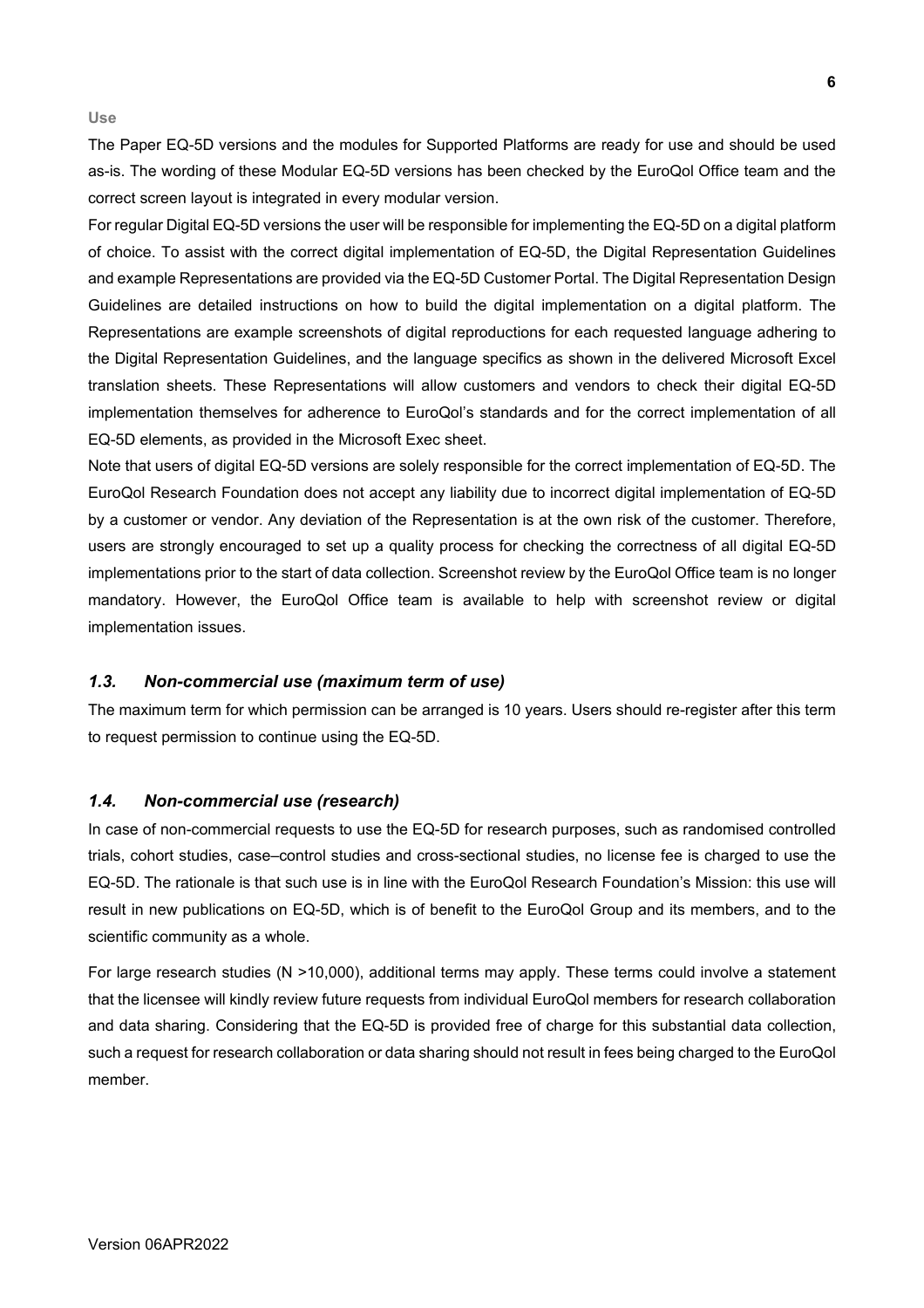#### <span id="page-6-0"></span>*1.5. Non-commercial use (non-research)*

In case of non-commercial requests to use the EQ-5D for non-research purposes, such as clinical use, for benchmarking, reporting to authorities, or for Patient-Reported Outcome Measurement (PROM)/ Routine Outcome Measurement (ROM), no license fee is charged to use the EQ-5D.

This includes use of EQ-5D by hospitals, clinics and health insurance companies, both publicly and privately funded. However, when the intention is to commercialise the collected EQ-5D data, the commercial policy will be applicable (as mentioned in Section 1.7 of this User License Policy).

For very substantial projects involving >100,000 patients, a license agreement will be drawn up at no cost. At the discretion of the Board of the EuroQol Research Foundation, special arrangements may be put in place for these very substantial projects, such as research collaboration and/or collaborative research funding.

Granting these requests without charging a license fee is in line with the Vision of the EuroQol Research Foundation, which is to improve decisions about health and health care throughout the world.

#### <span id="page-6-1"></span>*1.6. Non-commercial use of digital versions*

The EuroQol Research Foundation has developed modular digital EQ-5D versions for use on popular survey platforms such as REDCap, LimeSurvey, Qualtrics and Castor EDC. These modular digital versions for supported digital platforms can be used free of charge for non-commercial use. Upon acceptance of the Terms of Use for non-commercial users the requested EQ-5D modules will be provided, as well as a guidance document. Please see section 2 if your requested EQ-5D module is not available.

For the digital use of EQ-5D on currently unsupported digital platforms, for which no modular digital versions are available, the new digital versions can be used. These digital versions can be used on any kind of digital device.

As outlined in Section 1.2, the user is responsible for the correct implementation of EQ-5D. To help noncommercial users with the correct digital implementation of EQ-5D, a Digital Use Letter with detailed instructions will be provided via the EQ-5D Customer Portal, which users need to read, sign and return to the EuroQol Office, via the Portal. Access to the requested digital versions and accompanying example Representations will then be arranged via the EQ-5D Customer Portal.

#### <span id="page-6-2"></span>*1.7. Commercial use*

A commercial company, such as a pharmaceutical company, medical device manufacturer or any other forprofit stakeholder can register to use the EQ-5D on the EuroQol website. After registration, the EuroQol Office Legal Team will check whether the requester already owns an active license agreement for the requested version; if not, a license fee is proposed. If the proposal is acceptable, a new license agreement – or an amendment, in the case of an existing agreement – will be established between the company and the EuroQol Research Foundation.

A license agreement will specify which EQ-5D language versions can be used. The agreement is limited to a single format (paper or digital; see Section 1.2). The effective term of the license is 3 years. The company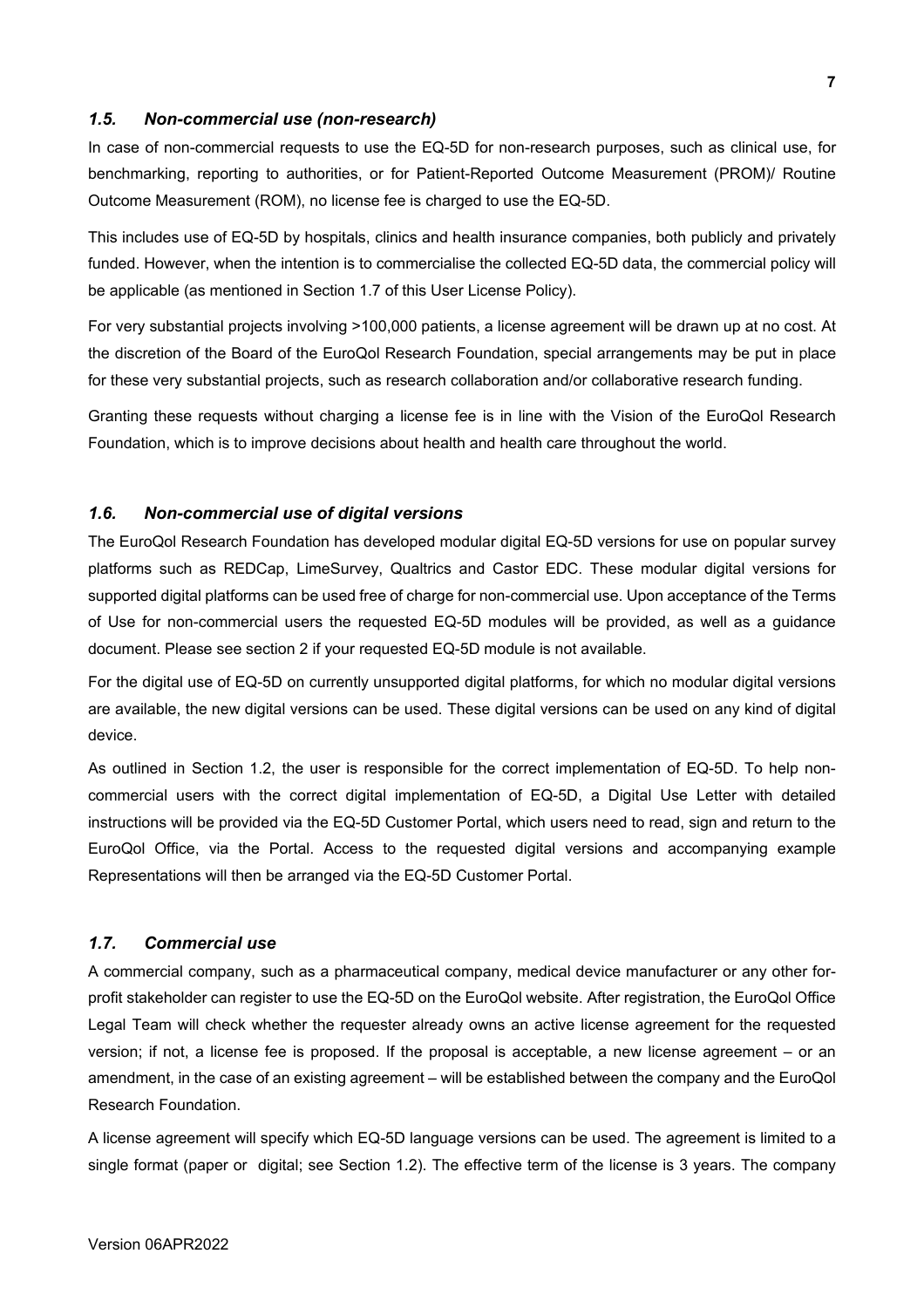receives permission to use the specified EQ-5D language versions for a given data entry type in all (clinical) studies/projects starting during the 3-year period.

Once the license agreement has been fully executed, the EuroQol Research Foundation will deliver the licensed languages via the EQ-5D Customer Portal that will be accessible for 3 years, see Section 1.2. Finally, the invoice will be delivered according to the instructions in the license agreement.

#### <span id="page-7-0"></span>**1.7.1. License fee structure for commercial use**

License agreements are provided per EQ-5D version (i.e. EQ-5D-3L, EQ-5D-5L or EQ-5D-Y), format (i.e. paper or digital) and language. License fees are calculated accordingly.

#### **Example license agreement structure:**

- *A license agreement can be provided to a commercial company for the use of EQ-5D-5L paper version in English for the USA and Spanish for the USA.*
- *If this commercial company would also like to use the new digital format of EQ-5D-5L in the same languages, a separate license agreement is required for the use of the digital format of EQ-5D-5L.*

Note that a license agreement covers not only self-complete versions, but also all available intervieweradministered, telephone, face-to-face interview and proxy versions. Please see the EuroQol website to verify the availability of such versions.

#### **Example version inclusion:**

• *A license agreement for the use of EQ-5D-5L on paper in English for the USA covers the use of the selfcomplete version and the interviewer-administered, proxy 1 and proxy 2 versions, if available.*

The fee for a 3-year license agreement for use of the EQ-5D-3L, EQ-5D-5L or EQ-5D-Y is as follows:

| 1. | Paper format, per language                               | €4000    |
|----|----------------------------------------------------------|----------|
| 2. | Paper format exception: Same language, but different     |          |
|    | country                                                  | €2000    |
|    | 3. New digital format, per language                      | €6000    |
|    | 4. New digital format exception: same language, but      |          |
|    | different country                                        | €3000    |
| 5. | Paper format, all available languages (Fixed Price       |          |
|    | Agreement)                                               | €80,000  |
| 6. | New digital format, all available languages (Fixed Price |          |
|    | Agreement)                                               | €120.000 |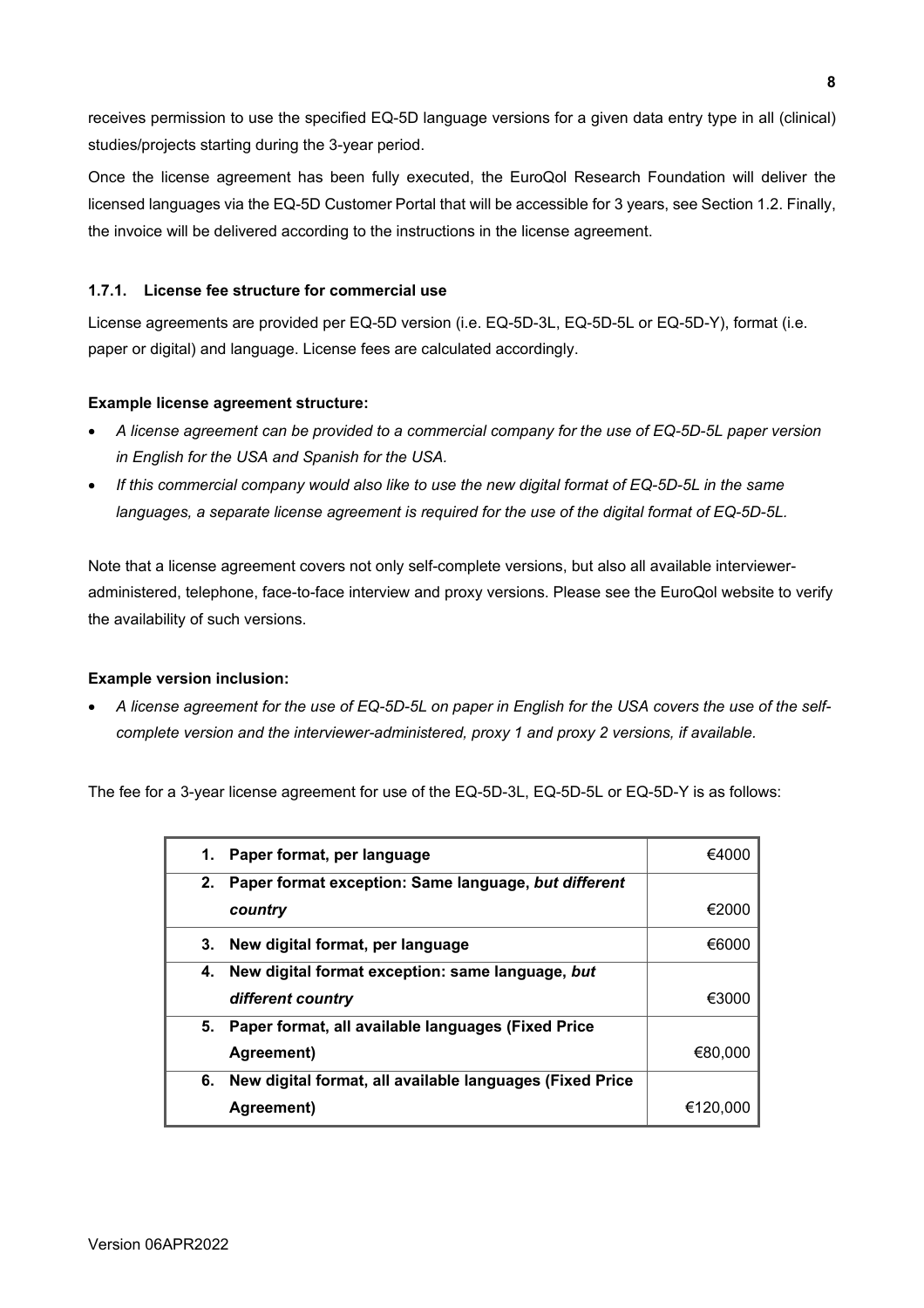As the use of a language differs per country, EQ-5D language versions are validated for use in a specific country and are quoted as such.

EQ-5D data can be collected on paper, or digitally on any kind of digital device (PDA/smartphone, tablet or laptop/desktop computer).

If a commercial company intends to use more than 20 EQ-5D language versions on paper or digitally in 3 years, a **Fixed Price Agreement** is recommended. A paper format Fixed Price Agreement costs €80,000 and will give access to all available paper language versions. A Fixed Price Agreement for the digital format costs €120,000 and will give access to all available language versions.

Note that a Fixed Price Agreement (paper, or digital) will include access to all new language versions becoming available for that format within the 3-year license period.

#### **Example license fee structure:**

- *The license fee for using the EQ-5D-5L on paper in English for the UK version is €4000. Also licensing the EQ-5D-5L paper version in English for the USA would cost an additional €2000.*
- *The license fee for using the new digital format of EQ-5D-5L in English for the UK version is €6000.*
- *The license fee for using the new digital format of EQ-5D-3L in all available languages is €120,000.*

Note for companies interested in collecting EQ-5D data with the intention to commercialise (e.g., resell) this data, the fee structure noted above will not be followed. Instead, the fee will be determined by the EuroQol Office Legal Team, based on the size and scope of the request.

### <span id="page-8-0"></span>*1.8. Third-party agreements*

Third parties, such as consultancies, CROs or vendors, are entitled to administer the EQ-5D on behalf of a commercial company after signing a free-of-charge third-party agreement. Such an agreement enables the third party to facilitate the use of EQ-5D languages in a specific study, trial or project. The requested EQ-5D languages will be provided to the third party via the EQ-5D Customer Portal only once the EuroQol Office Legal Team receives the signed third-party agreement. Please note that clinical study sites do not require these agreements.

The license agreement will always be between the end-user concerned and the EuroQol Research Foundation. Negotiations regarding the license agreement can proceed via the third party, if preferred.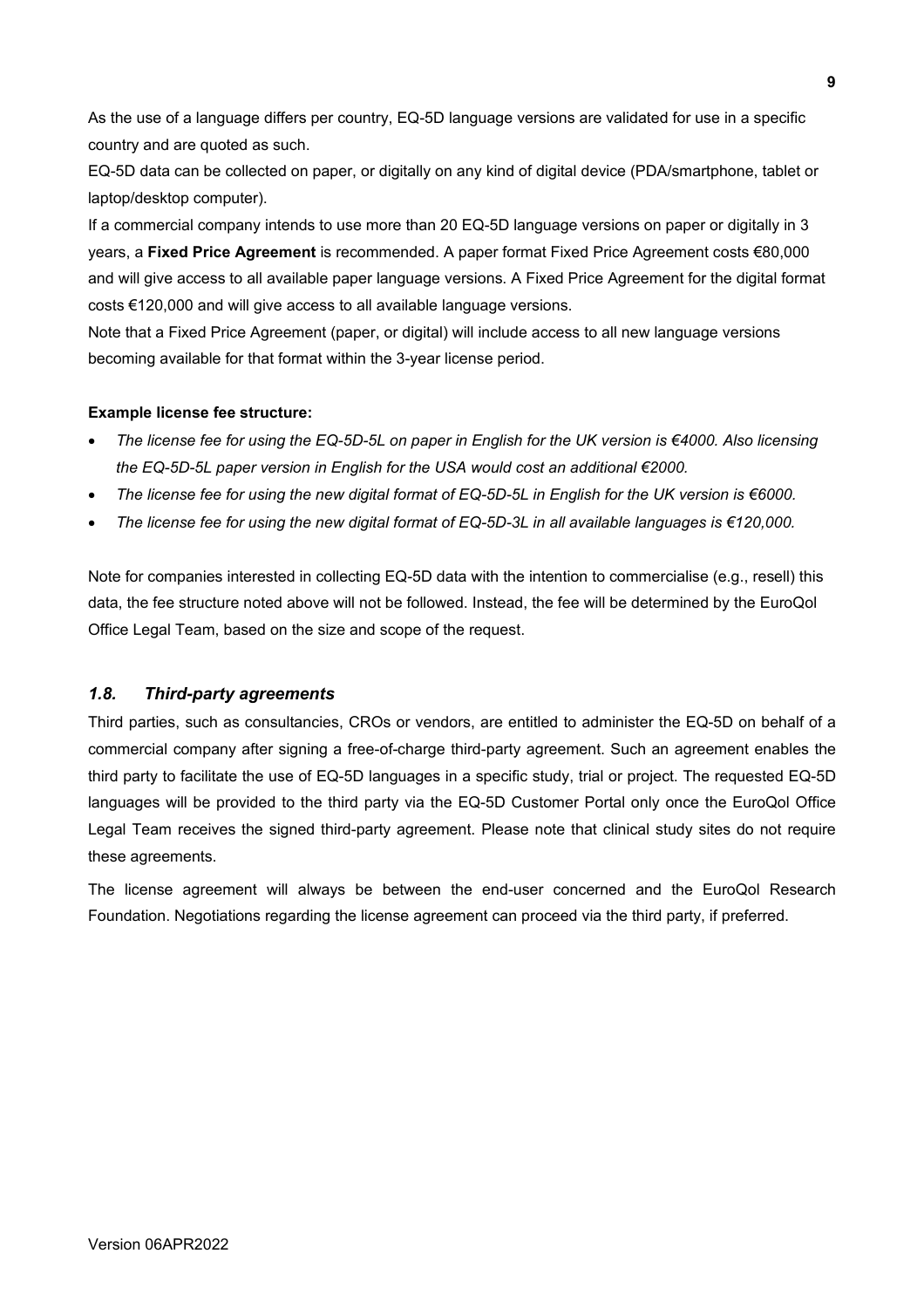### <span id="page-9-0"></span>**2. Translation process**

#### <span id="page-9-1"></span>*2.1. EQ-5D translations*

The EuroQol Research Foundation will explore the feasibility of translating EQ-5D into currently unavailable languages upon request. Assuming that our translation agencies indicate the resources are available, the EuroQol Office Team will lead the translation project. All translations/adaptations of EQ-5D are produced according to EuroQol's standardised translation protocol, which complies with internationally recognised guidelines. These guidelines aim to ensure equivalence to the 'source' version and consists of, *inter alia*, a forward/backward translation process and cognitive debriefing.

The value of EQ-5D to users is that the multitude of versions and languages allows for multi-country and withincountry trials. This will only be possible if there is congruence between the versions in terms of the content and layout, and if the results obtained using the same version in different languages will be interchangeable.

#### <span id="page-9-2"></span>*2.2. Managing the translation process*

The Version Management Committee (VMC) of the EuroQol Research Foundation is responsible for the quality of the translation process of all EQ-5D language versions.

The VMC does not undertake translations: its role is to ensure that every translation of a version is as consistent as possible with all the other versions and uses phrasing appropriate to the specific country, language and age group.

The VMC Project Management Team at the EuroQol Office supports the VMC and manages the operational side of the translation work and the communication with users. Their remit includes:

- project management
- archiving and tracking of language versions of the EuroQol instrument in all formats
- overseeing production of translation certificates
- quality control of screenshots for electronic versions.

#### <span id="page-9-3"></span>*2.3. Requesting new language versions*

Please complete the [registration form](https://euroqol.org/eq-5d-registration-form/) on the EuroQol website if you would like to obtain an EQ-5D version that is not available according to the overviews on this website.

Once the translation request has been validated, the VMC Project Management Team will consult EuroQol's translation agencies to determine:

- whether the requested translation(s) can be delivered
- if the requested translation(s) can be delivered within your deadline
- what the associated costs will be.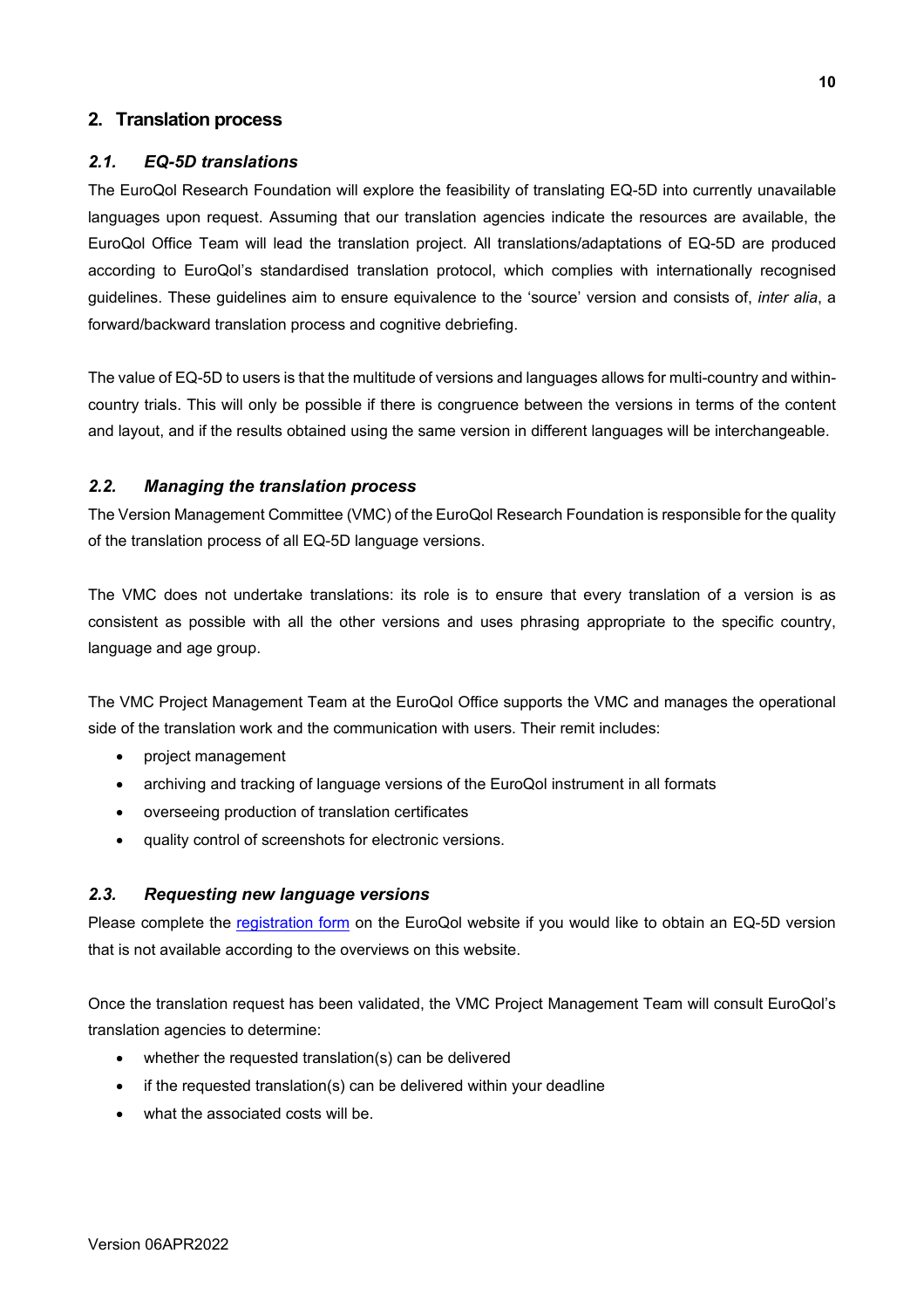If you agree with the translation costs and the estimated delivery date(s), you will have to sign an Approval Letter to initiate the translation process for the new language version(s). Once the Approval Letter is signed and the EuroQol Office confirms receipt, the translation process will start. Hereafter, cancellation costs may apply if you decide to terminate the translation project.

### <span id="page-10-0"></span>**2.4. Translation Policy**

Please be advised that only translation of official languages of countries will be created by our Version Management Committee. At the discretion of the Version Management Committee exceptions can be made if the language is widely used or the language is of scientific interest.

#### **Use of non-official languages**

The use of non-official languages in a country is only allowed after written permission of the EuroQol Office (by example the English (UK) version in Belgum). Additionally, once permission is obtained from the Office, the cover page of the questionnaire should reflect the country the version is used in.

### **Example Cover Page text:**

| English version for the UK | $\rightarrow$ official text                      |
|----------------------------|--------------------------------------------------|
| for use in Belgium         | $\rightarrow$ added for non-official use by user |

It is allowed to choose any available non-official language version to use in a country. For example, for the use of an English version in Belgium, it is allowed to use any available English version (English (USA), English (UK), English (India), etc). However, for the most accurate results the language version must be understood well by the patient, therefore we advise to choose the language version based on the background of the patient (the country the patient is originally from or if such a version does not exist, we advise to use a language from a country nearby). Please find all available language versions on our website.

### <span id="page-10-1"></span>*2.5. Translation costs*

In principle, translation costs for a new language version are covered by the user requesting it. In exceptional cases, at the discretion of the EuroQol Research Foundation, non-commercial users will be offered a waiver for (part of) the translation costs. Please contact the EuroQol Office for more information.

# <span id="page-10-2"></span>**3. Intellectual property rights**

All intellectual property rights in the EQ-5D, its (digital) representations, and its translations exclusively vest in the EuroQol Research Foundation. Without the prior written consent of the EuroQol Research Foundation, it is not permitted to use, reproduce, alter, amend, convert, translate, publish or make available in any way (digital, hard-copy etc.) the EQ-5D, or parts thereof, and related proprietary materials. When permission is obtained to reproduce or publish the EQ-5D, please use the following copyright and trademark statement:

### *© EuroQol Research Foundation. EQ-5D™ is a trade mark of the EuroQol Research Foundation.*